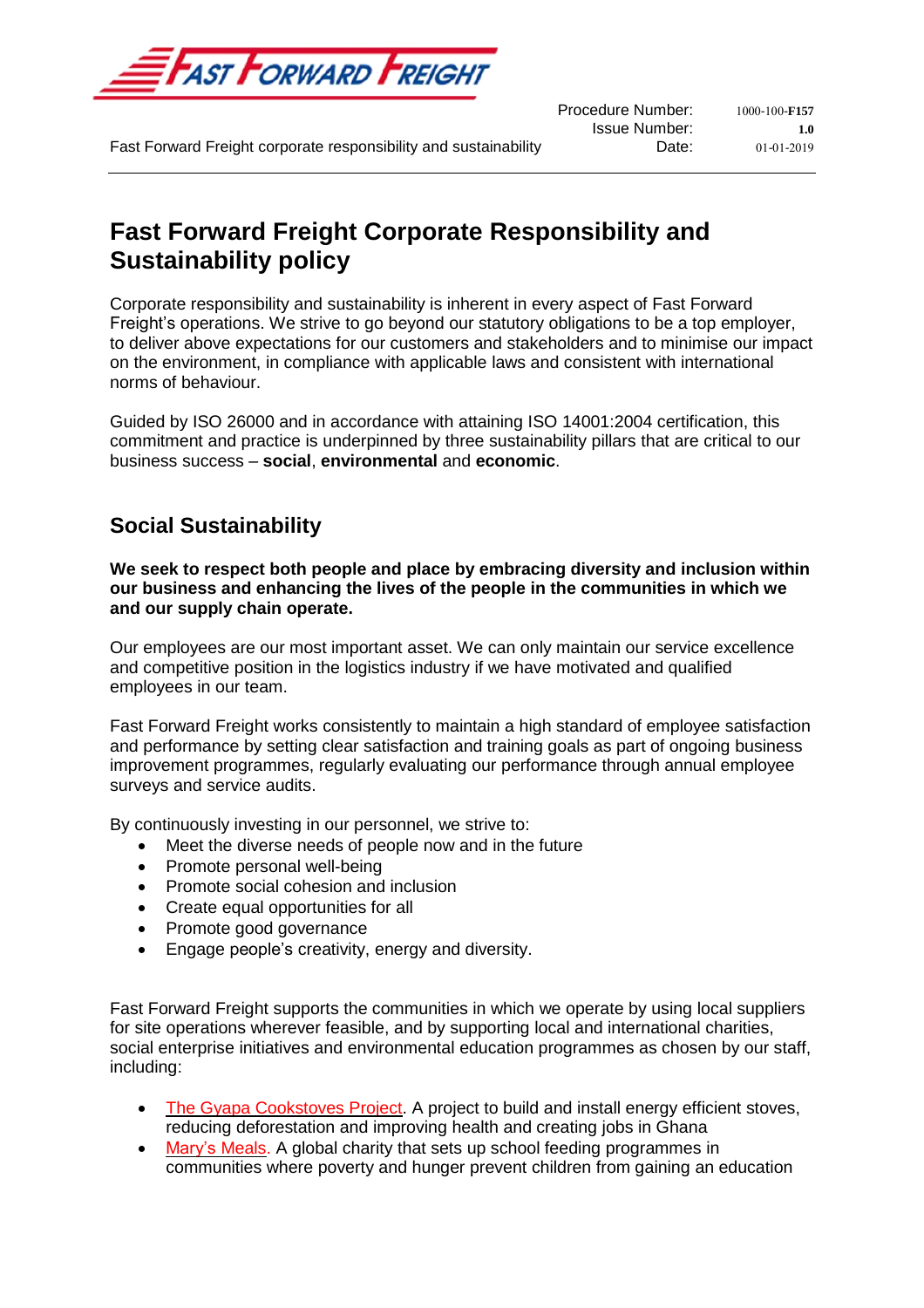

Procedure Number:  $1000-100-F157$ **Issue Number: 1.0**<br>Date: **1.0**<br>01-01-2019

Fast Forward Freight corporate responsibility and sustainability **Date:** Date: 01-01-2019

### **Environmental Sustainability**

### **We are committed to a safe and healthy work environment for our employees and minimising our potential impact on the environment.**

Fast Forward Freight operates in compliance with all relevant health and safety and environmental regulations and strives to use pollution prevention and environmental best practices in all we do.

Fast Forward Freight strives to:

- integrate the consideration of environmental concerns and impacts into all our decision making and activities
- promote environmental awareness among our employees and encourages them to work in an environmentally responsible manner
- train, educate and inform our employees about environmental issues that may affect their work
- reduce office waste through re-use and recycling and by purchasing recycled, recyclable or re-furbished products and materials where these alternatives are available, economical and suitable
- promote efficient use of materials and resources throughout our facility including water and electricity
- avoid unnecessary use of hazardous materials and products, seek substitutions when feasible, and take all reasonable steps to protect human health and the environment when such materials must be used, stored and disposed of
- purchase and use environmentally responsible products accordingly
- source and promote a range of services to minimise the environmental impact on distribution
- where required by legislation or where significant health, safety or environmental hazards exist, develop and maintain appropriate emergency and spill response programmes
- communicate our environmental commitment to clients and customers and encourage them to support it
- continually improve our environmental performance and minimise the social impact and damage of activities by reviewing our environmental policy on an annual basis in consideration with our current and planned future activities

Fast Forward Freight is also helping to accelerate global progress toward a low-carbon economy and contributing to the 17 UN Sustainable Development Goals by:

- funding Gold Standard verified emission [reduction](https://www.goldstandard.org/take-action/offset-your-emissions) projects. Gold Standard is considered the most stringent standard for carbon emission reduction by many NGOs, including WWF and the David Suzuki Foundation.
- [commitment](https://www.fastforwardfreight.com/Company/AboutUs) to Green energy use. Since the beginning of 2014 Fast Forward Freight have committed to purchase only green energy for our Dutch locations and aim to implement throughout other Fast Forward Freight owned locations.